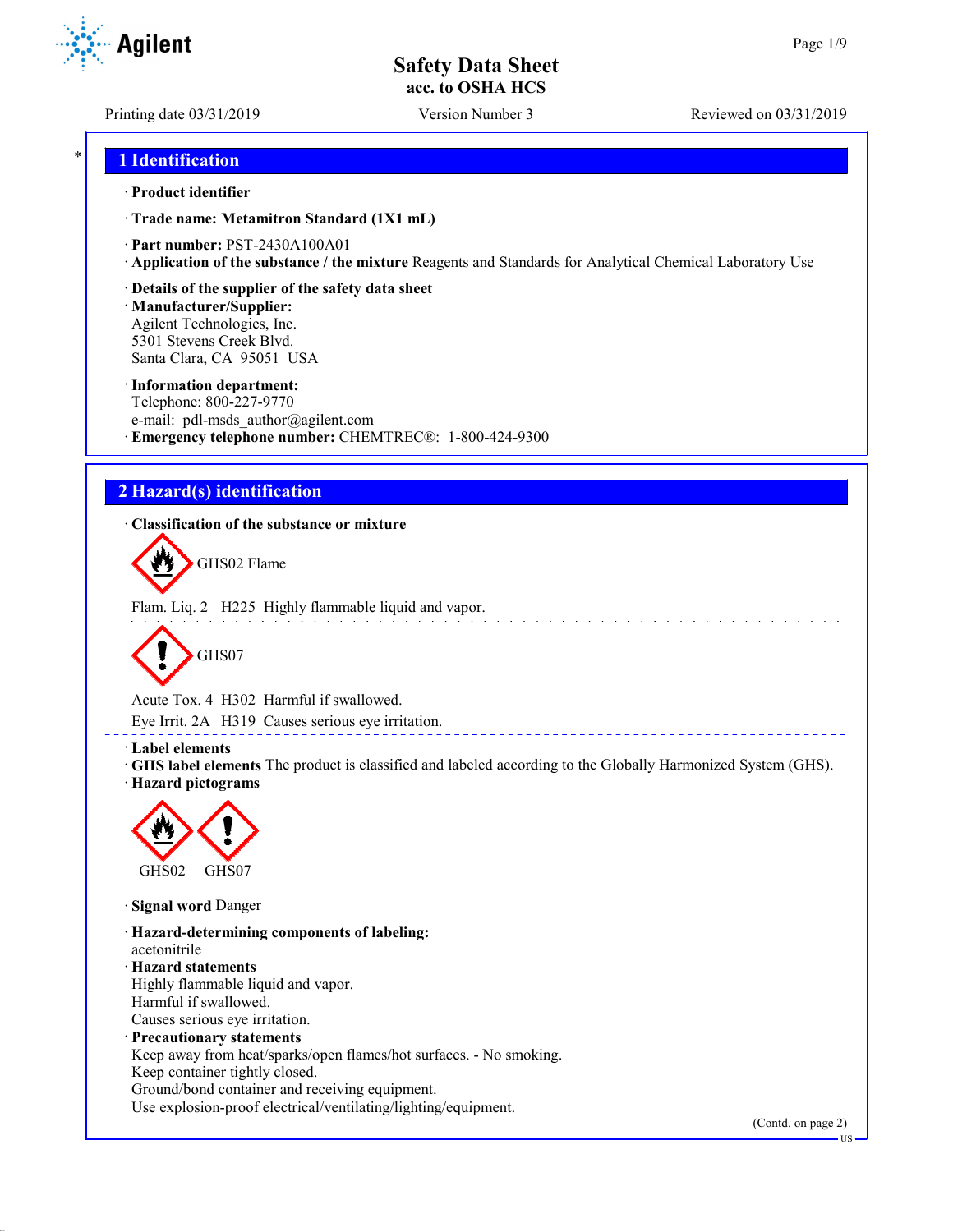### **Trade name: Metamitron Standard (1X1 mL)**

(Contd. of page 1)

Use only non-sparking tools. Take precautionary measures against static discharge. Wash thoroughly after handling. Do not eat, drink or smoke when using this product. Wear protective gloves/protective clothing/eye protection/face protection. If swallowed: Call a poison center/doctor if you feel unwell. Rinse mouth. If on skin (or hair): Take off immediately all contaminated clothing. Rinse skin with water/shower. If in eyes: Rinse cautiously with water for several minutes. Remove contact lenses, if present and easy to do. Continue rinsing. If eye irritation persists: Get medical advice/attention. In case of fire: Use for extinction: CO2, powder or water spray. Store in a well-ventilated place. Keep cool. Dispose of contents/container in accordance with local/regional/national/international regulations. · **Classification system:** · **NFPA ratings (scale 0 - 4)** 2 3  $\overline{0}$  $Health = 2$ Fire  $= 3$ Reactivity  $= 0$ · **HMIS-ratings (scale 0 - 4) HEALTH**  FIRE REACTIVITY  $\boxed{0}$  Reactivity = 0 2 3  $Health = 2$ Fire  $= 3$ · **Other hazards** · **Results of PBT and vPvB assessment** · **PBT:** Not applicable.

· **vPvB:** Not applicable.

# **3 Composition/information on ingredients**

· **Chemical characterization: Mixtures**

· **Description:** Mixture of the substances listed below with nonhazardous additions.

· **Dangerous components:**

75-05-8 acetonitrile 99.987%

# \* **4 First-aid measures**

## · **Description of first aid measures**

· **General information:**

Immediately remove any clothing soiled by the product.

Symptoms of poisoning may even occur after several hours; therefore medical observation for at least 48 hours after the accident.

· **After inhalation:** Supply fresh air; consult doctor in case of complaints.

· **After skin contact:** Immediately rinse with water.

· **After eye contact:**

Rinse opened eye for several minutes under running water. If symptoms persist, consult a doctor.

(Contd. on page 3)

US

Printing date 03/31/2019 Version Number 3 Reviewed on 03/31/2019



**Agilent**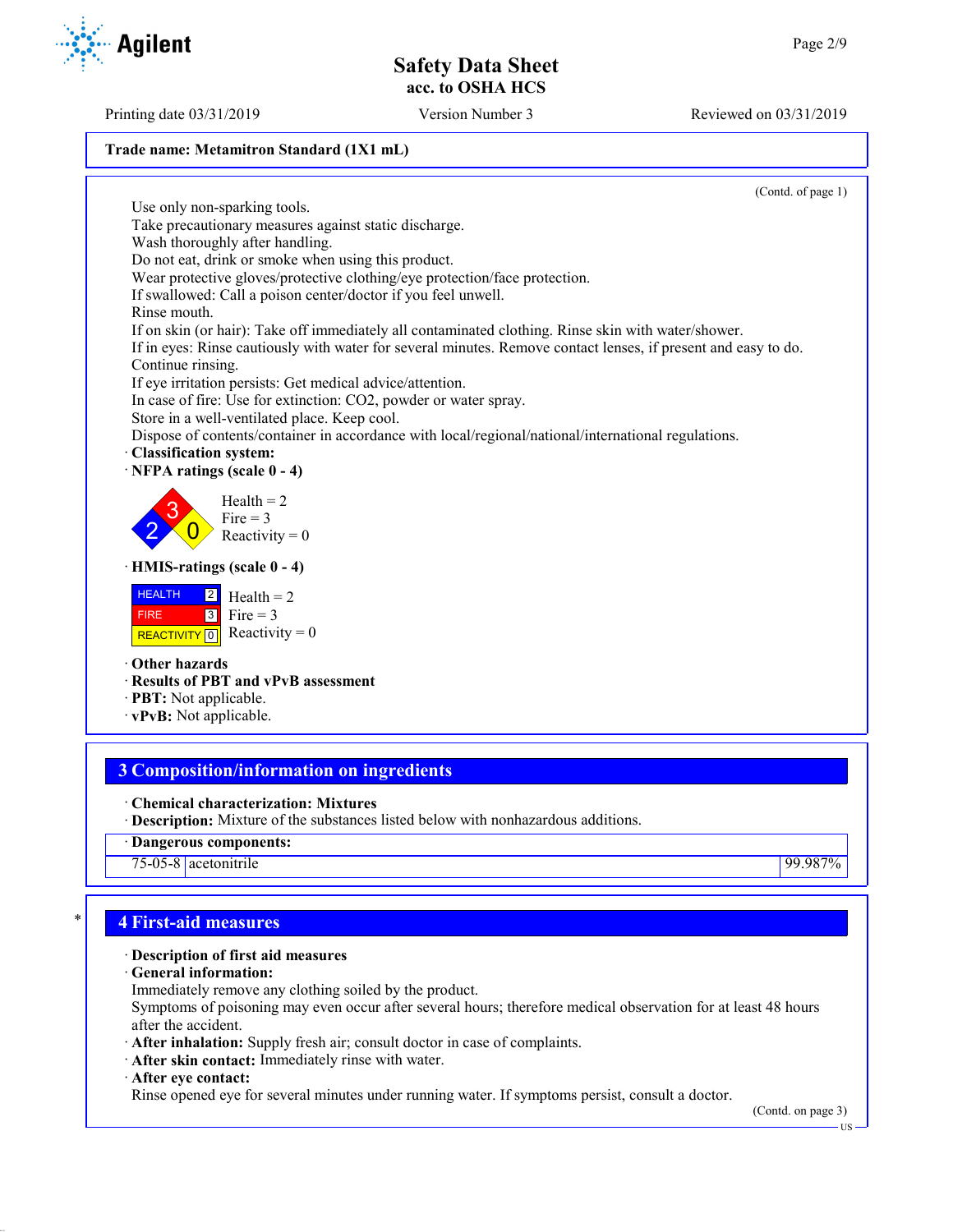Printing date 03/31/2019 Version Number 3 Reviewed on 03/31/2019

**Trade name: Metamitron Standard (1X1 mL)**

(Contd. of page 2)

· **After swallowing:** Immediately call a doctor.

- · **Information for doctor:**
- · **Most important symptoms and effects, both acute and delayed** No further relevant information available. · **Indication of any immediate medical attention and special treatment needed**
- No further relevant information available.

## **5 Fire-fighting measures**

- · **Extinguishing media**
- · **Suitable extinguishing agents:**
- CO2, extinguishing powder or water spray. Fight larger fires with water spray or alcohol resistant foam.
- · **For safety reasons unsuitable extinguishing agents:** Water with full jet
- · **Special hazards arising from the substance or mixture** No further relevant information available.
- · **Advice for firefighters**
- · **Protective equipment:** No special measures required.

## \* **6 Accidental release measures**

| · Personal precautions, protective equipment and emergency procedures<br>Wear protective equipment. Keep unprotected persons away. |          |
|------------------------------------------------------------------------------------------------------------------------------------|----------|
| · Environmental precautions: Do not allow to enter sewers/ surface or ground water.                                                |          |
| · Methods and material for containment and cleaning up:                                                                            |          |
| Absorb with liquid-binding material (sand, diatomite, acid binders, universal binders, sawdust).                                   |          |
| Dispose contaminated material as waste according to item 13.                                                                       |          |
| Ensure adequate ventilation.                                                                                                       |          |
| · Reference to other sections                                                                                                      |          |
| See Section 7 for information on safe handling.                                                                                    |          |
| See Section 8 for information on personal protection equipment.                                                                    |          |
| See Section 13 for disposal information.                                                                                           |          |
| · Protective Action Criteria for Chemicals                                                                                         |          |
| $\cdot$ PAC-1:                                                                                                                     |          |
| $75-05-8$ acetonitrile                                                                                                             | 13 ppm   |
| $\cdot$ PAC-2:                                                                                                                     |          |
| $75-05-8$ acetonitrile                                                                                                             | $50$ ppm |
| $·$ PAC-3:                                                                                                                         |          |
| 75-05-8 acetonitrile                                                                                                               | 150 ppm  |

## **7 Handling and storage**

- · **Handling:**
- · **Precautions for safe handling** No special precautions are necessary if used correctly.
- · **Information about protection against explosions and fires:**
- Keep ignition sources away Do not smoke.
- Protect against electrostatic charges.
- · **Conditions for safe storage, including any incompatibilities**
- · **Storage:**
- · **Requirements to be met by storerooms and receptacles:** Store in a cool location.



US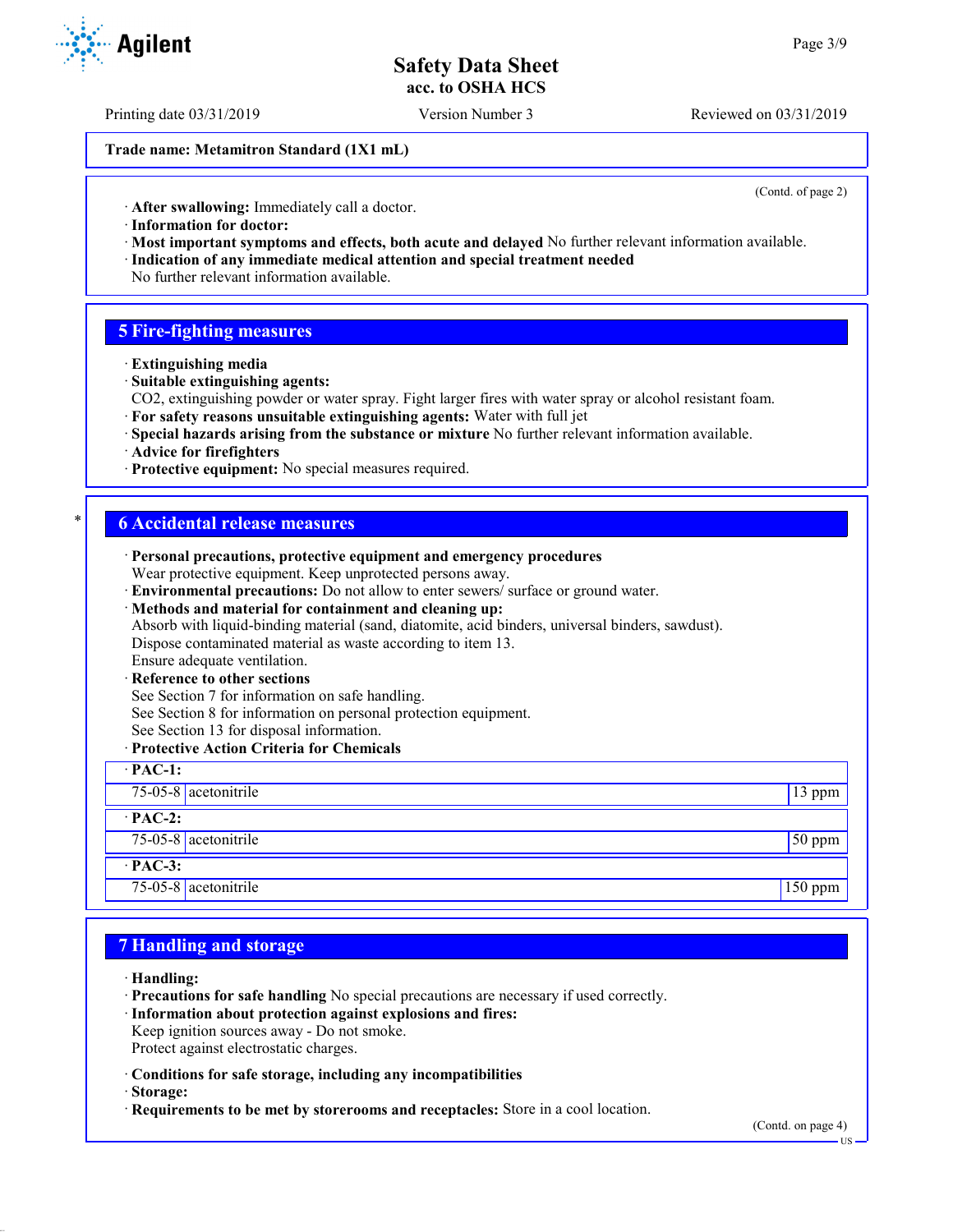Printing date 03/31/2019 Version Number 3 Reviewed on 03/31/2019

**Trade name: Metamitron Standard (1X1 mL)**

(Contd. of page 3)

· **Further information about storage conditions:**

Keep receptacle tightly sealed.

Store in cool, dry conditions in well sealed receptacles.

· **Specific end use(s)** No further relevant information available.

## \* **8 Exposure controls/personal protection**

- · **Additional information about design of technical systems:** No further data; see item 7.
- · **Control parameters**

### · **Components with limit values that require monitoring at the workplace:**

#### **75-05-8 acetonitrile**

PEL Long-term value: 70 mg/m<sup>3</sup>, 40 ppm

REL Long-term value: 34 mg/m<sup>3</sup>, 20 ppm

TLV Long-term value:  $34 \text{ mg/m}^3$ ,  $20 \text{ ppm}$ 

#### Skin

· **Additional information:** The lists that were valid during the creation were used as basis.

- · **Exposure controls**
- · **Personal protective equipment:**
- · **General protective and hygienic measures:**
- Keep away from foodstuffs, beverages and feed.
- Immediately remove all soiled and contaminated clothing.
- Wash hands before breaks and at the end of work.

Avoid contact with the eyes.

Avoid contact with the eyes and skin.

#### · **Breathing equipment:**

When used as intended with Agilent instruments, the use of the product under normal laboratory conditions and with standard practices does not result in significant airborne exposures and therefore respiratory protection is not needed.

Under an emergency condition where a respirator is deemed necessary, use a NIOSH or equivalent approved device/equipment with appropriate organic or acid gas cartridge.

#### · **Protection of hands:**

Although not recommended for constant contact with the chemicals or for clean-up, nitrile gloves 11-13 mil thickness are recommended for normal use. The breakthrough time is 1 hr. For cleaning a spill where there is direct contact of the chemical, butyl rubber gloves are recommended 12-15 mil thickness with breakthrough times exceeding 4 hrs. Supplier recommendations should be followed.

### · **Material of gloves**

For normal use: nitrile rubber, 11-13 mil thickness

For direct contact with the chemical: butyl rubber, 12-15 mil thickness

## · **Penetration time of glove material**

For normal use: nitrile rubber: 1 hour

For direct contact with the chemical: butyl rubber: >4 hours

(Contd. on page 5)

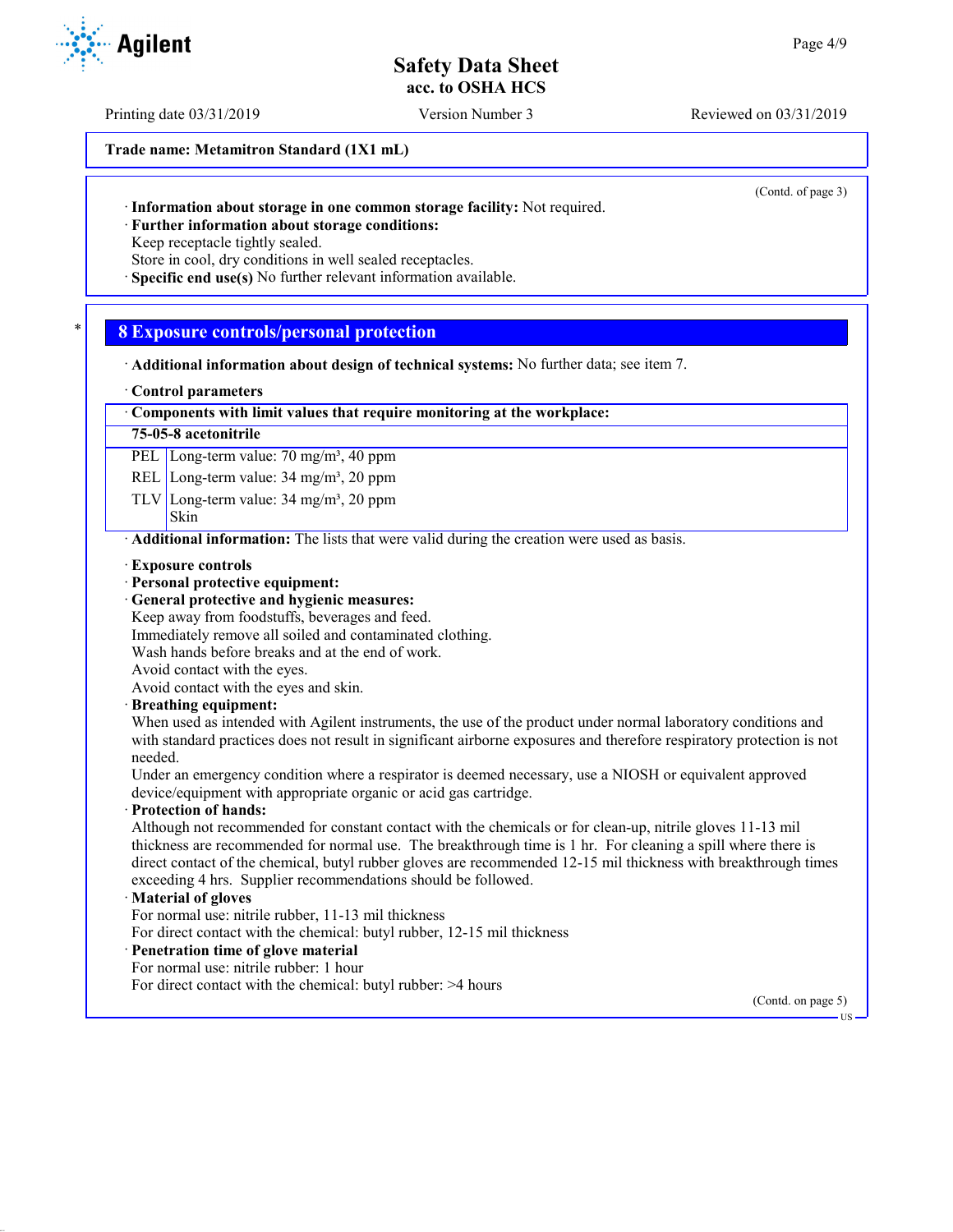Printing date 03/31/2019 Version Number 3 Reviewed on 03/31/2019

**Trade name: Metamitron Standard (1X1 mL)**

(Contd. of page 4)

US

· **Eye protection:**



| · Information on basic physical and chemical properties    |                                                                                               |
|------------------------------------------------------------|-----------------------------------------------------------------------------------------------|
| · General Information                                      |                                                                                               |
| · Appearance:                                              |                                                                                               |
| Form:                                                      | Fluid                                                                                         |
| Color:                                                     | Colorless                                                                                     |
| · Odor:                                                    | Aromatic                                                                                      |
| Odor threshold:                                            | Not determined.                                                                               |
| ∙ pH-value:                                                | Not determined.                                                                               |
| Change in condition                                        |                                                                                               |
| <b>Melting point/Melting range:</b>                        | $-46$ °C ( $-50.8$ °F)                                                                        |
| <b>Boiling point/Boiling range:</b>                        | 81 °C (177.8 °F)                                                                              |
| · Flash point:                                             | 2 °C (35.6 °F)                                                                                |
| · Flammability (solid, gaseous):                           | Not applicable.                                                                               |
| · Ignition temperature:                                    | 525 °C (977 °F)                                                                               |
| · Decomposition temperature:                               | Not determined.                                                                               |
| · Auto igniting:                                           | Product is not selfigniting.                                                                  |
| Danger of explosion:                                       | Product is not explosive. However, formation of explosive air/vapor<br>mixtures are possible. |
| <b>Explosion limits:</b>                                   |                                                                                               |
| Lower:                                                     | 4.4 Vol $\%$                                                                                  |
| Upper:                                                     | 16 Vol $%$                                                                                    |
| $\cdot$ Vapor pressure at 20 °C (68 °F):                   | $0$ hPa $(0$ mm Hg)                                                                           |
| $\cdot$ Density at 20 °C (68 °F):                          | $0.78607$ g/cm <sup>3</sup> (6.55975 lbs/gal)                                                 |
| · Relative density                                         | Not determined.                                                                               |
| · Vapor density                                            | Not determined.                                                                               |
| · Evaporation rate                                         | Not determined.                                                                               |
| · Solubility in / Miscibility with                         |                                                                                               |
| Water:                                                     | Not miscible or difficult to mix.                                                             |
| · Partition coefficient (n-octanol/water): Not determined. |                                                                                               |
| · Viscosity:                                               |                                                                                               |
| Dynamic at 20 °C (68 °F):                                  | $0.39$ mPas                                                                                   |

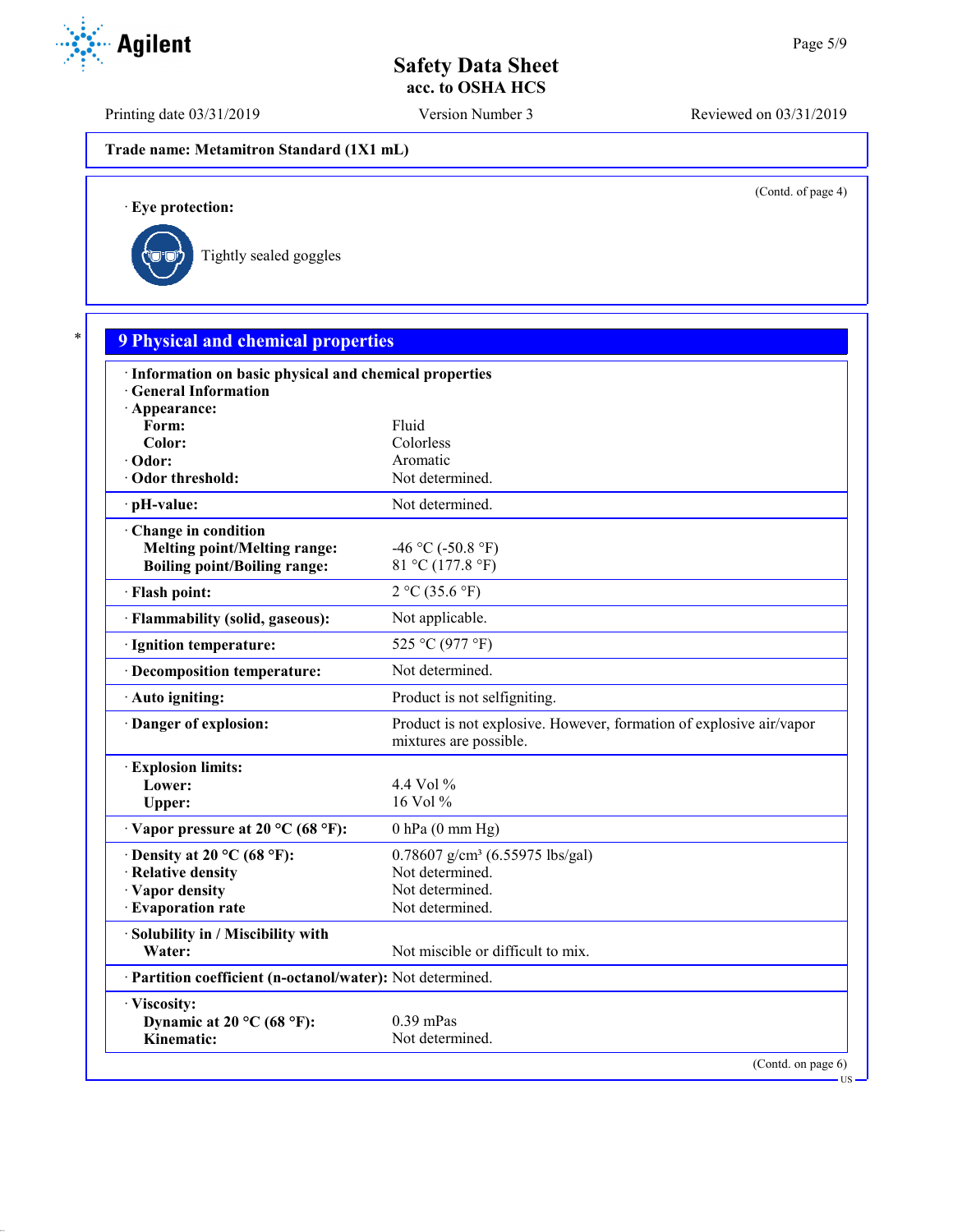Printing date 03/31/2019 Version Number 3 Reviewed on 03/31/2019

**Trade name: Metamitron Standard (1X1 mL)**

|                                              |                                                       | (Contd. of page $5$ ) |
|----------------------------------------------|-------------------------------------------------------|-----------------------|
| Solvent content:<br><b>VOC</b> content:      | $0.00\%$<br>$0.0 \frac{g}{1} / 0.00 \frac{g}{g}$      |                       |
| Solids content:<br>$\cdot$ Other information | $0.0\%$<br>No further relevant information available. |                       |

## **10 Stability and reactivity**

· **Reactivity** No further relevant information available.

- · **Chemical stability**
- · **Thermal decomposition / conditions to be avoided:** No decomposition if used according to specifications.
- · **Possibility of hazardous reactions** No dangerous reactions known.
- · **Conditions to avoid** No further relevant information available.
- · **Incompatible materials:** No further relevant information available.
- · **Hazardous decomposition products:** No dangerous decomposition products known.

# **11 Toxicological information**

· **Information on toxicological effects**

· **Acute toxicity:**

### · **LD/LC50 values that are relevant for classification:**

### **ATE (Acute Toxicity Estimate)**

| Oral          | LD50 | $1,320$ mg/kg (rat)                      |
|---------------|------|------------------------------------------|
| Dermal $LD50$ |      | $\geq$ 2,000 mg/kg (rabbit)              |
|               |      | Inhalative LC50/4 h $3,587$ mg/L (mouse) |

## **75-05-8 acetonitrile**

| Oral   | LD50 | $1,320$ mg/kg (rat)                      |
|--------|------|------------------------------------------|
| Dermal | LD50 | $\geq$ 2,000 mg/kg (rabbit)              |
|        |      | Inhalative LC50/4 h $3,587$ mg/L (mouse) |

## · **Primary irritant effect:**

· **on the skin:** No irritant effect.

- · **on the eye:** Irritating effect.
- · **Sensitization:** No sensitizing effects known.

## · **Additional toxicological information:**

The product shows the following dangers according to internally approved calculation methods for preparations: Harmful

Irritant

# · **Carcinogenic categories**

· **IARC (International Agency for Research on Cancer)**

None of the ingredients is listed.

# · **NTP (National Toxicology Program)**

None of the ingredients is listed.

(Contd. on page 7)



US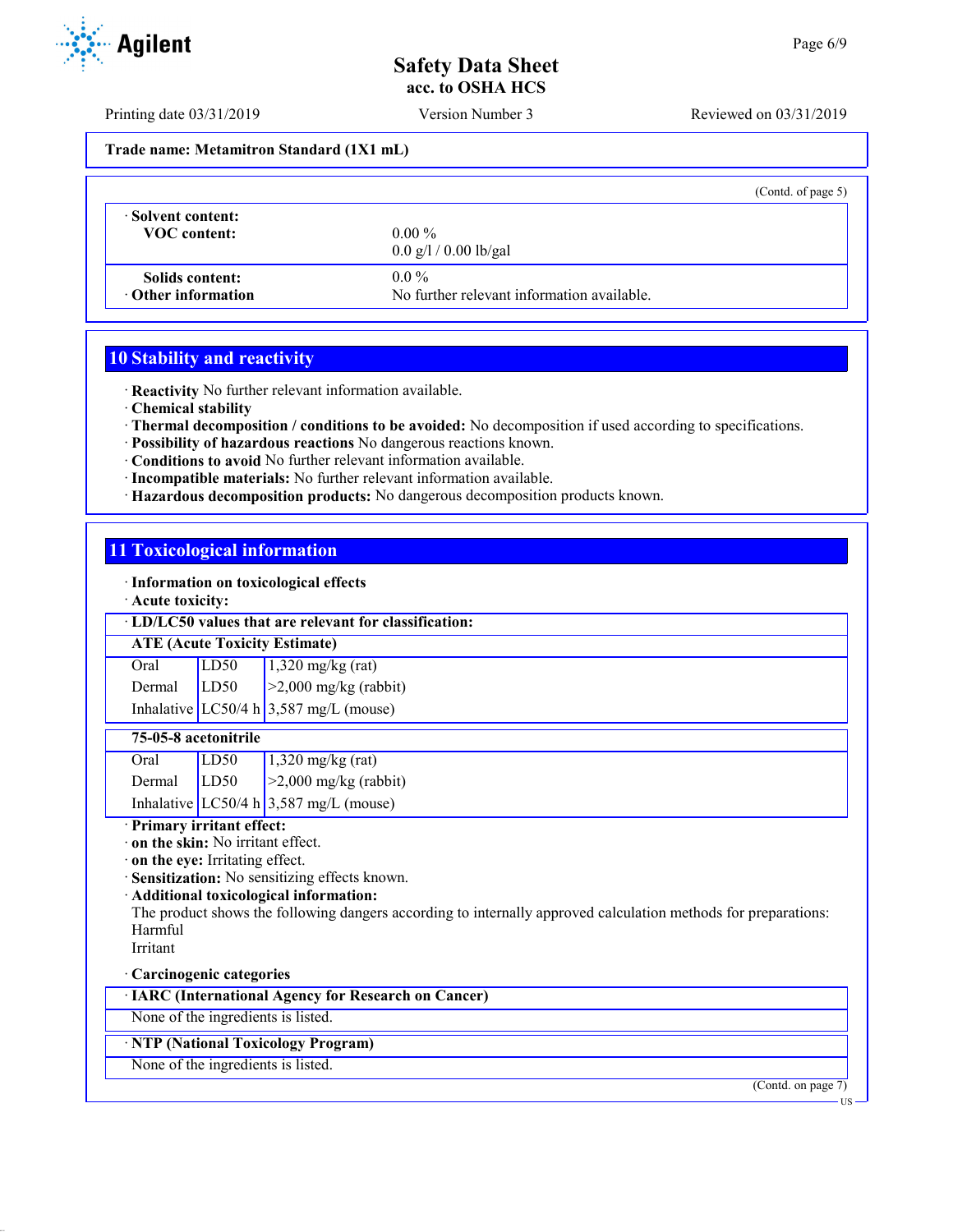Printing date 03/31/2019 Version Number 3 Reviewed on 03/31/2019

**Trade name: Metamitron Standard (1X1 mL)**

(Contd. of page 6)

### · **OSHA-Ca (Occupational Safety & Health Administration)**

None of the ingredients is listed.

# **12 Ecological information**

#### · **Toxicity**

- · **Aquatic toxicity:** No further relevant information available.
- · **Persistence and degradability** No further relevant information available.
- · **Behavior in environmental systems:**
- · **Bioaccumulative potential** No further relevant information available.
- · **Mobility in soil** No further relevant information available.
- · **Additional ecological information:**

· **General notes:**

Water hazard class 2 (Self-assessment): hazardous for water

Do not allow product to reach ground water, water course or sewage system.

Danger to drinking water if even small quantities leak into the ground.

- · **Results of PBT and vPvB assessment**
- · **PBT:** Not applicable.
- · **vPvB:** Not applicable.
- · **Other adverse effects** No further relevant information available.

## **13 Disposal considerations**

· **Waste treatment methods**

· **Recommendation:**

Must not be disposed of together with household garbage. Do not allow product to reach sewage system.

· **Uncleaned packagings:**

· **Recommendation:** Disposal must be made according to official regulations.

# **14 Transport information**

| · Not Regulated, De minimus Quantities                   |                                                       |                    |
|----------------------------------------------------------|-------------------------------------------------------|--------------------|
| · UN-Number<br>· DOT, IMDG, IATA                         | <b>UN1648</b>                                         |                    |
| · UN proper shipping name<br>$\cdot$ DOT<br>· IMDG, IATA | Acetonitrile solution<br><b>ACETONITRILE</b> solution |                    |
| Transport hazard class(es)<br>· DOT, IMDG, IATA          |                                                       |                    |
|                                                          |                                                       |                    |
| $\cdot$ Class                                            | 3 Flammable liquids                                   |                    |
|                                                          |                                                       | (Contd. on page 8) |

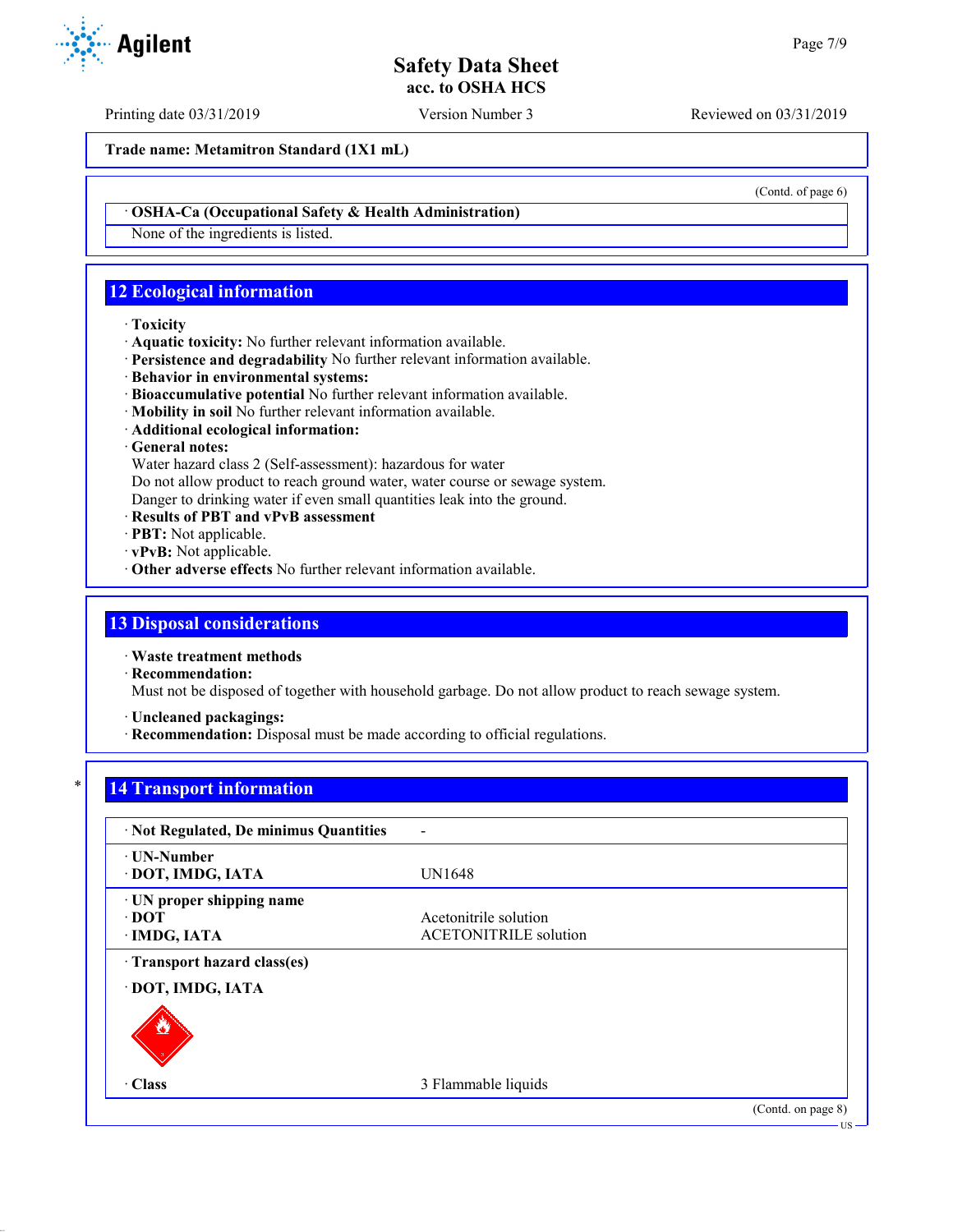Printing date 03/31/2019 Version Number 3 Reviewed on 03/31/2019

**Trade name: Metamitron Standard (1X1 mL)**

|                                            | (Contd. of page 7)                               |
|--------------------------------------------|--------------------------------------------------|
| · Label                                    | 3                                                |
| · Packing group                            |                                                  |
| · DOT, IMDG, IATA                          | $\mathbf{I}$                                     |
| · Environmental hazards:                   | Not applicable.                                  |
| Special precautions for user               | Warning: Flammable liquids                       |
| · Danger code (Kemler):                    | 33                                               |
| <b>EMS Number:</b>                         | $F-E$ , $S-D$                                    |
| · Stowage Category                         | B                                                |
| Transport in bulk according to Annex II of |                                                  |
| <b>MARPOL73/78 and the IBC Code</b>        | Not applicable.                                  |
| · Transport/Additional information:        |                                                  |
| $\cdot$ DOT                                |                                                  |
| · Quantity limitations                     | On passenger aircraft/rail: 5 L                  |
|                                            | On cargo aircraft only: 60 L                     |
| $\cdot$ IMDG                               |                                                  |
| $\cdot$ Limited quantities (LQ)            | 1L                                               |
| · Excepted quantities (EQ)                 | Code: E2                                         |
|                                            | Maximum net quantity per inner packaging: 30 ml  |
|                                            | Maximum net quantity per outer packaging: 500 ml |
| · UN "Model Regulation":                   | UN 1648 ACETONITRILE SOLUTION, 3, II             |

# **15 Regulatory information**

· **Safety, health and environmental regulations/legislation specific for the substance or mixture** · **Sara**

| Section 355 (extremely hazardous substances):               |                    |
|-------------------------------------------------------------|--------------------|
| None of the ingredients is listed.                          |                    |
| Section 313 (Specific toxic chemical listings):             |                    |
| 75-05-8 acetonitrile                                        |                    |
| <b>TSCA (Toxic Substances Control Act):</b>                 |                    |
| $75-05-8$ acetonitrile                                      |                    |
| · Proposition 65                                            |                    |
| Chemicals known to cause cancer:                            |                    |
| None of the ingredients is listed.                          |                    |
| Chemicals known to cause reproductive toxicity for females: |                    |
| None of the ingredients is listed.                          |                    |
| Chemicals known to cause reproductive toxicity for males:   |                    |
| None of the ingredients is listed.                          |                    |
| · Chemicals known to cause developmental toxicity:          |                    |
| None of the ingredients is listed.                          |                    |
|                                                             | (Contd. on page 9) |